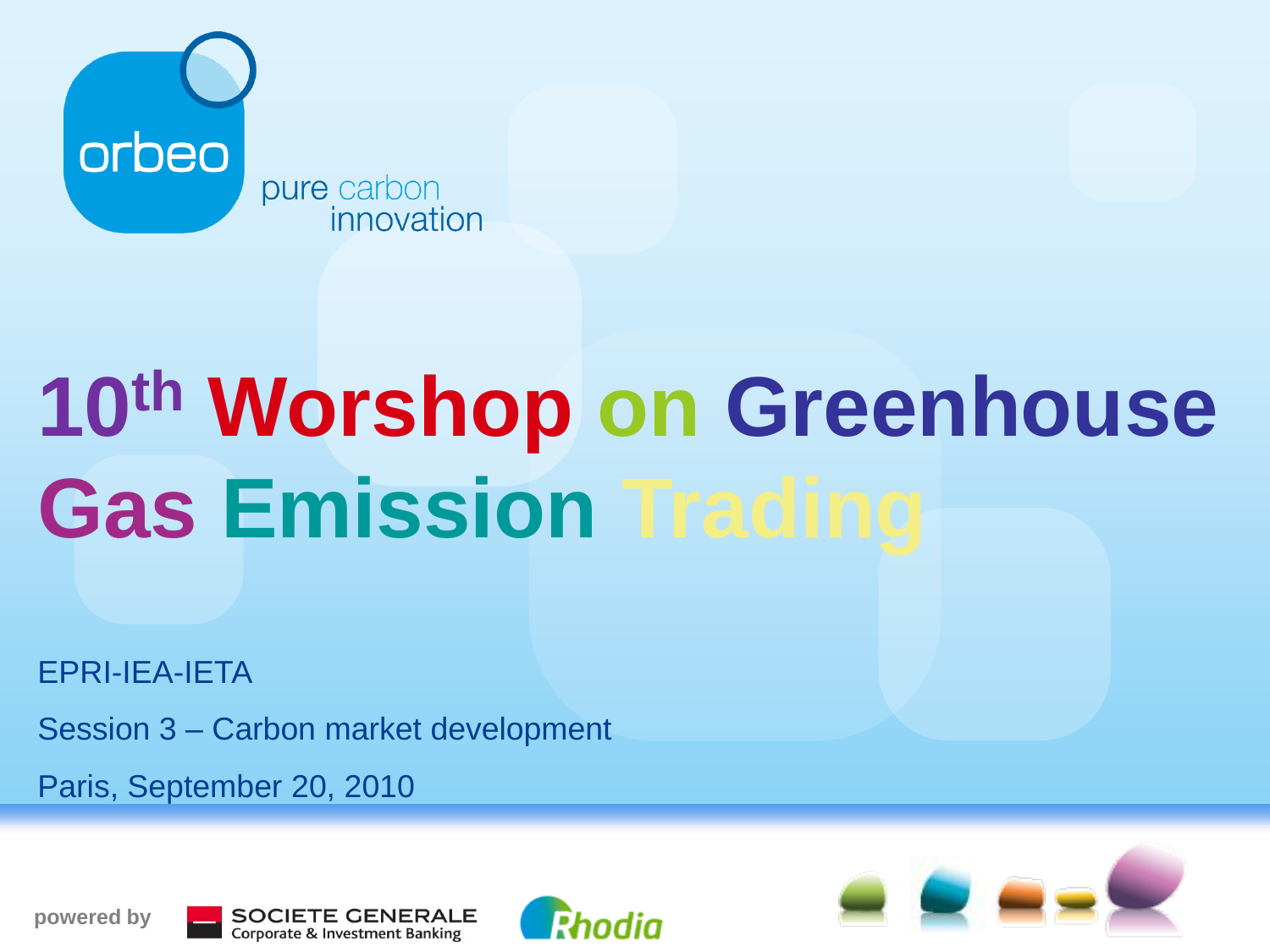#### **Disclaimer**

This documentation is for information purposes only. Figures are only given as a matter of example and are not intended to reflect the market prices. Certain transactions may give rise to substantial risk and are not suitable for all investors and no representation is made that any returns indicated will be achieved. In no circumstances should it be considered as an offer by Orbeo or its affiliates, to provide any service or product or an offer or solicitation of an offer to enter into a transaction, nor any advice or counsel. Orbeo does not give any warranty as to the accuracy or completeness of the information contained herein, which is given on a confidential basis only.

However, as part of your risk management policy, it may be in your interest to enter into such derivative transactions, after having analysed (if necessary with the help of external financial, legal or otherwise advisors) the specific risks which such transactions may imply and the advantages they may provide.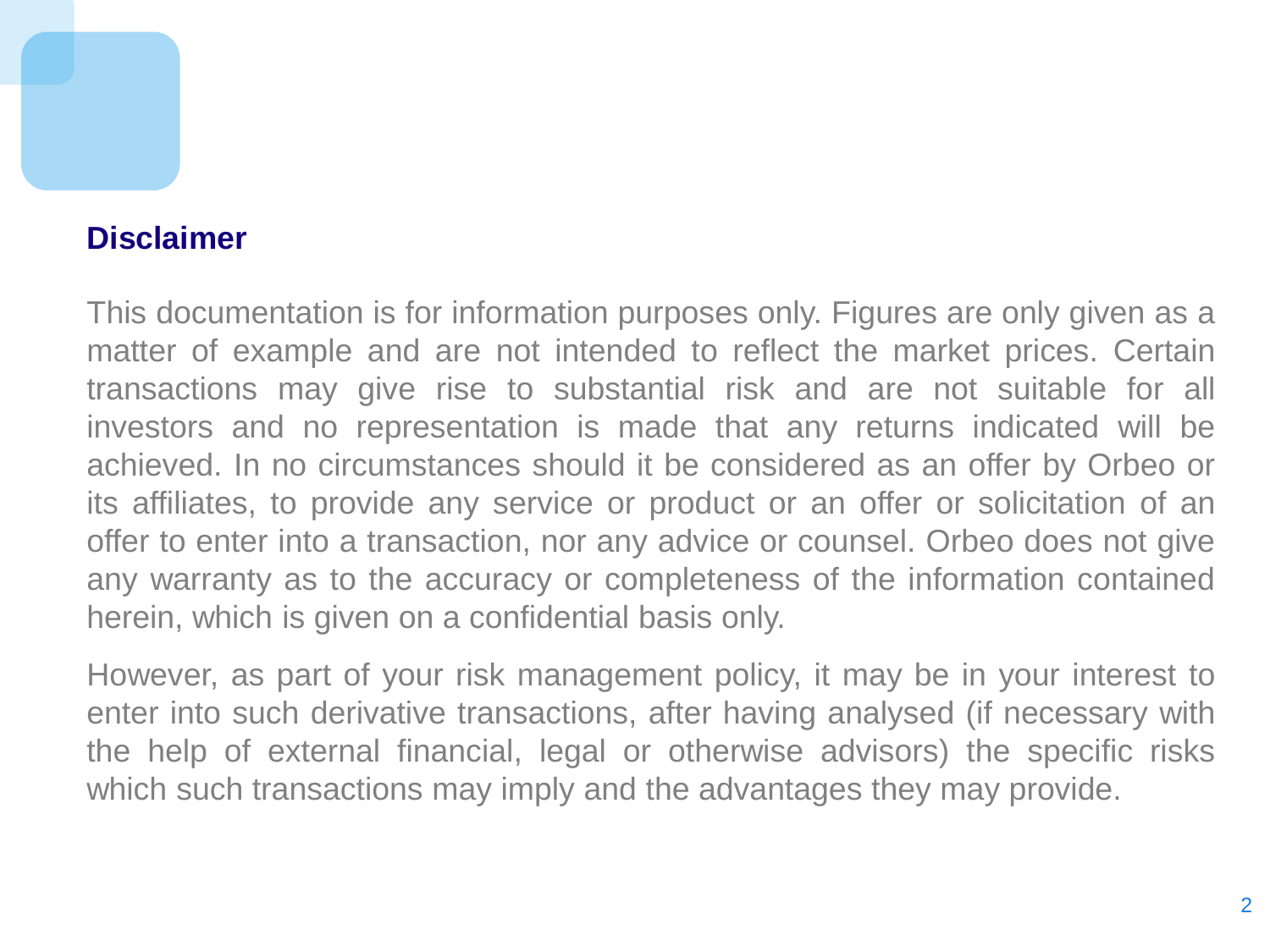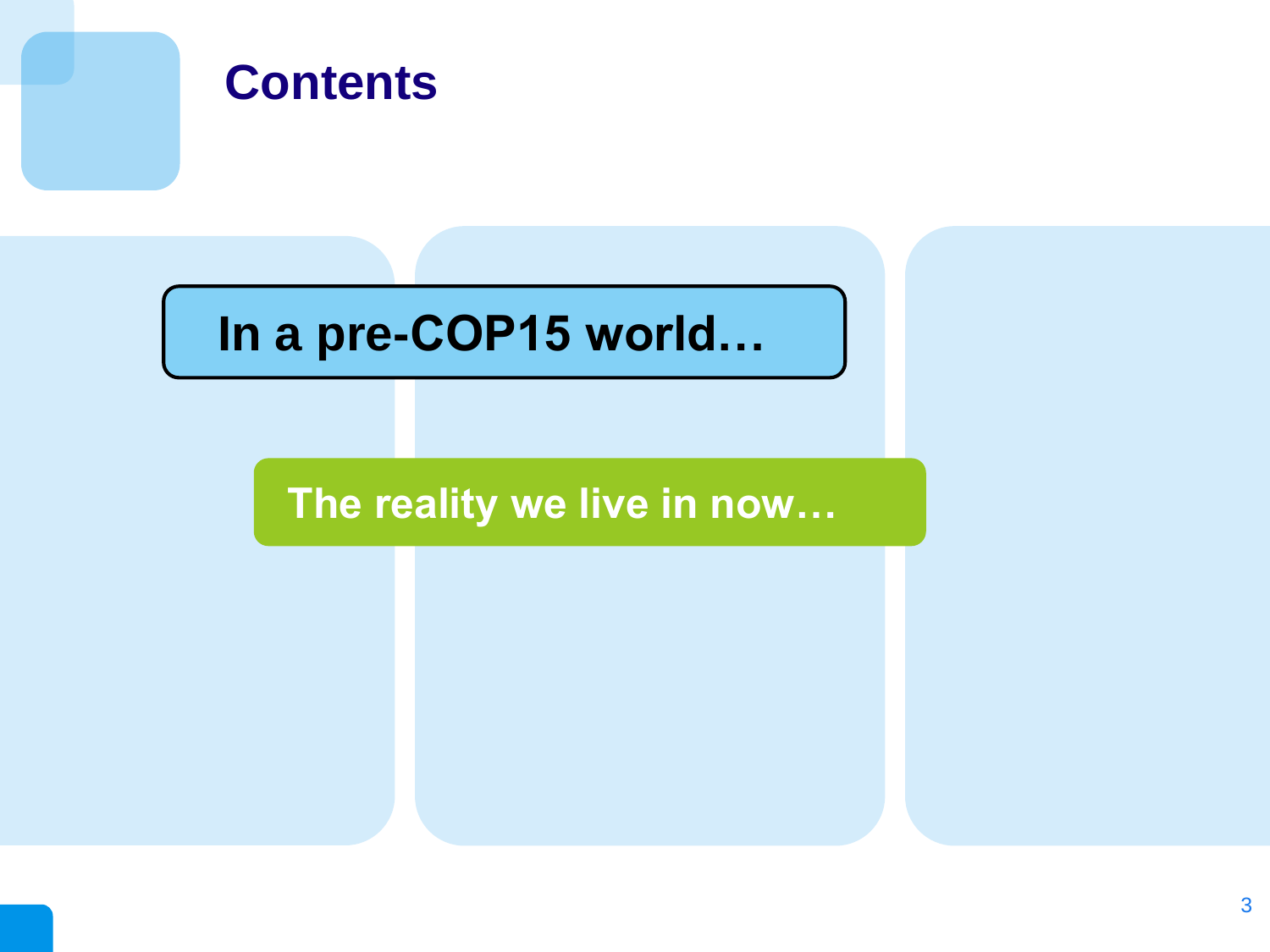### **Historic articulation of carbon markets**

#### **Kyoto Protocol**

• *Objective:* 5.2% decrease of greenhouse gas emissions from 1990 levels in 37 developed countries, over 2008-2012

- *Flexibility mechanisms:* CDM, JI, International Emission Trading (ETS)
- *Carbon currencies:* AAU, CER, ERU

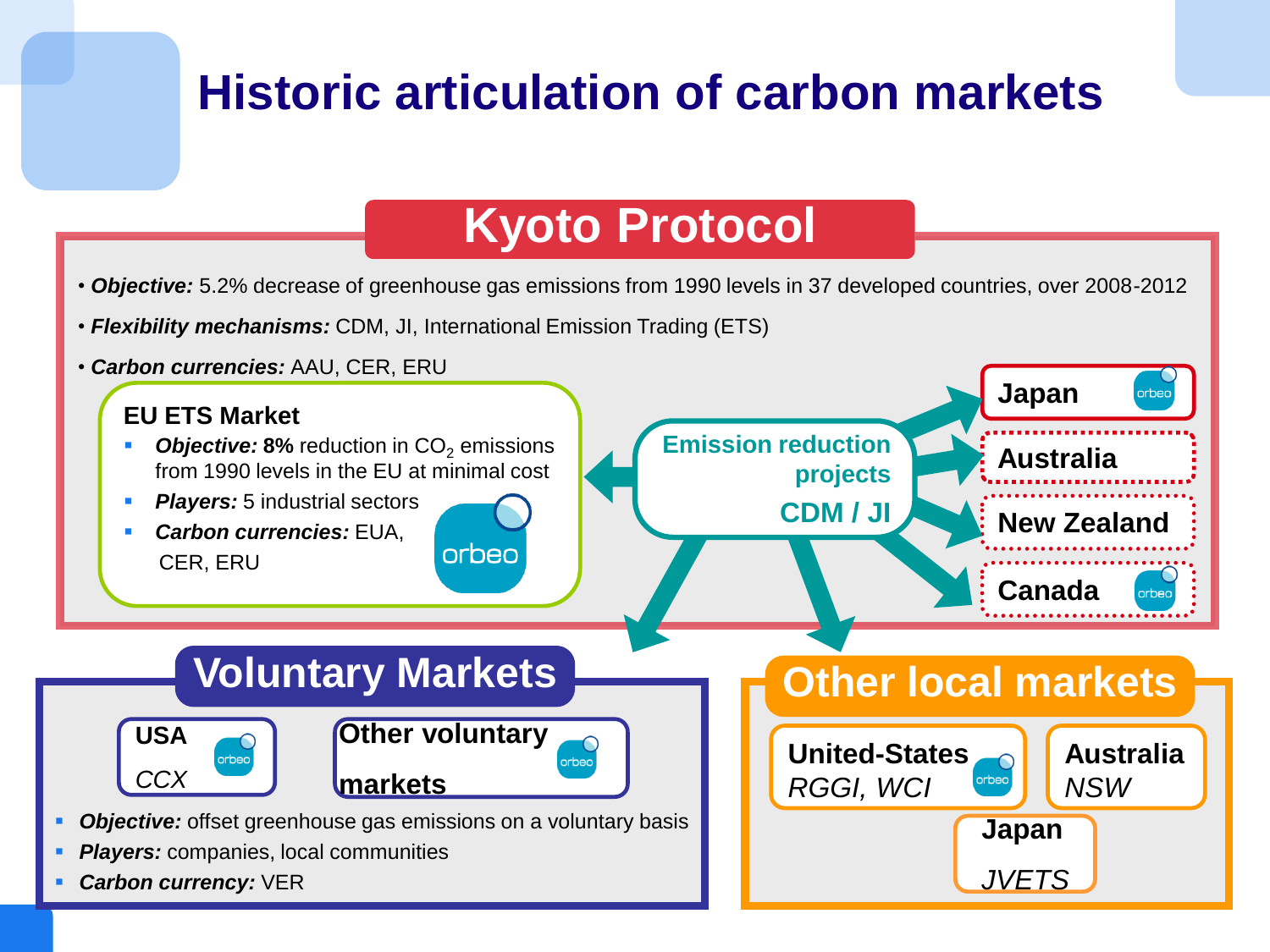## **6 "active" compliance markets to date**

Non-Kyoto

|                                  | <b>EU ETS</b>                | <b>Swiss</b><br><b>ETS</b>   | NZ<br><b>ETS</b>                 | <b>RGGI</b>                         | <b>NSW</b><br><b>GGAS</b>                                   | <b>Emitters</b><br>Regulation |
|----------------------------------|------------------------------|------------------------------|----------------------------------|-------------------------------------|-------------------------------------------------------------|-------------------------------|
| Size (Mt<br>$CO2$ )              | 2100                         | 2.8                          | 8.3                              | 162                                 | 7.3                                                         | 115                           |
| Gas<br>coverage                  | CO <sub>2</sub>              | CO <sub>2</sub>              | <b>Six Kyoto</b><br><b>Gases</b> | CO <sub>2</sub>                     | CO2, CH4,<br>N <sub>2</sub> O, PFC                          | CO <sub>2</sub>               |
| Scope                            | 46%                          | 5%                           | 11%                              | 25%                                 | 5%                                                          | 50%                           |
| Participants                     | Power and<br><i>industry</i> | Power and<br><i>industry</i> | Forestry                         | Power<br>generators                 | <b>Power suppliers</b><br>generators and<br>large customers | Power, heat,<br>industry      |
| <b>Timeline</b>                  | Phase 2:<br>2008-2012        | Phase 1:<br>2008-2012        | Phase 1:<br>2008-2012            | Phase 1:<br>2009-2011               | 2003-2021                                                   | 2007-2020                     |
| Allowance<br><b>Distribution</b> | 10% auction                  | 100% free                    | <b>100% free</b>                 | 100% auction                        | 100% free                                                   | $N/A$ (no cap)                |
| International<br><b>Offsets</b>  | <b>Yes</b>                   | <b>Yes</b>                   | <b>Yes</b>                       | Yes, under<br>certain<br>conditions | <b>No</b>                                                   | <b>No</b>                     |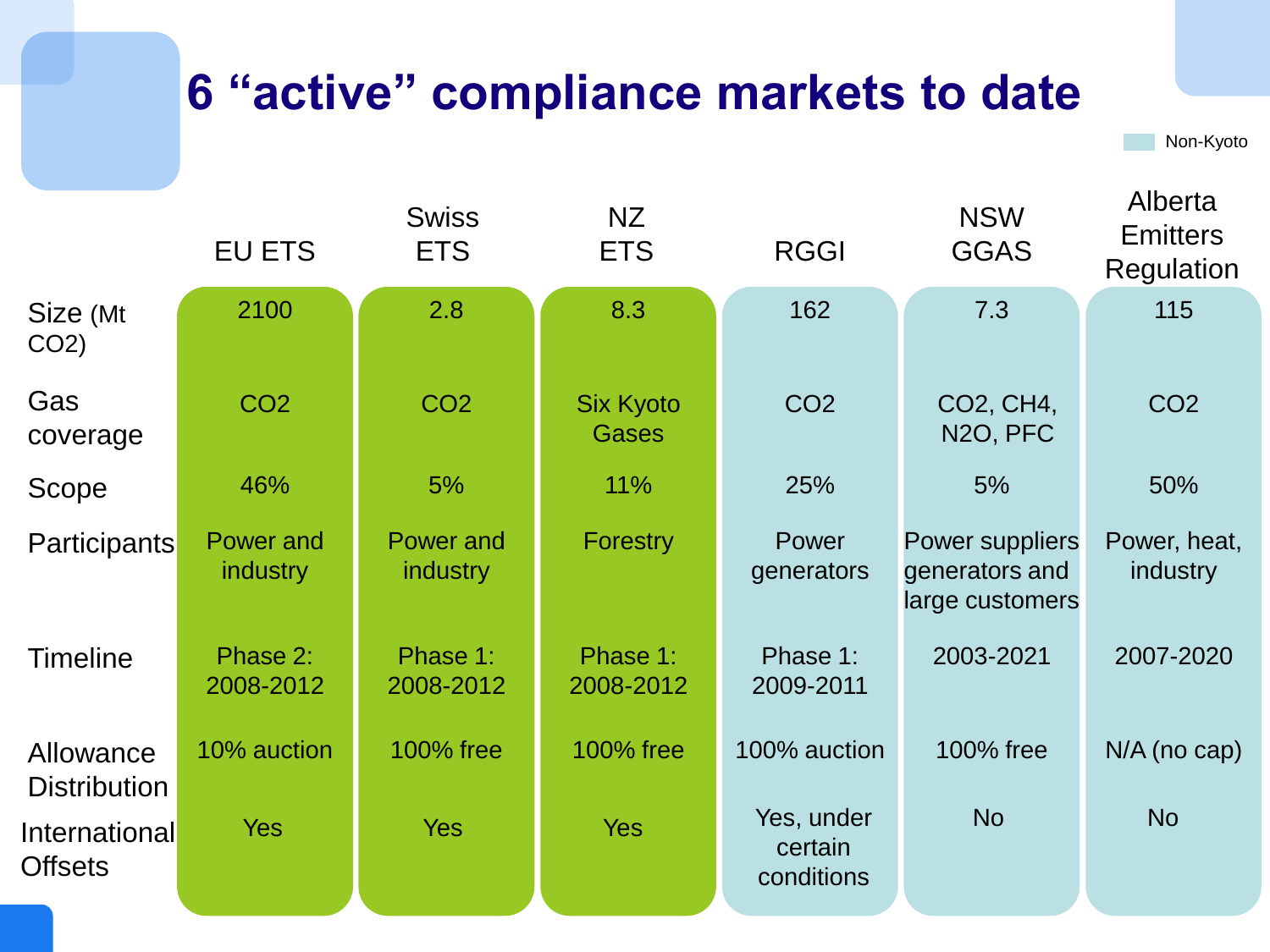### **In the pre-COP15 view, regional cap and trade markets would sprawl…**

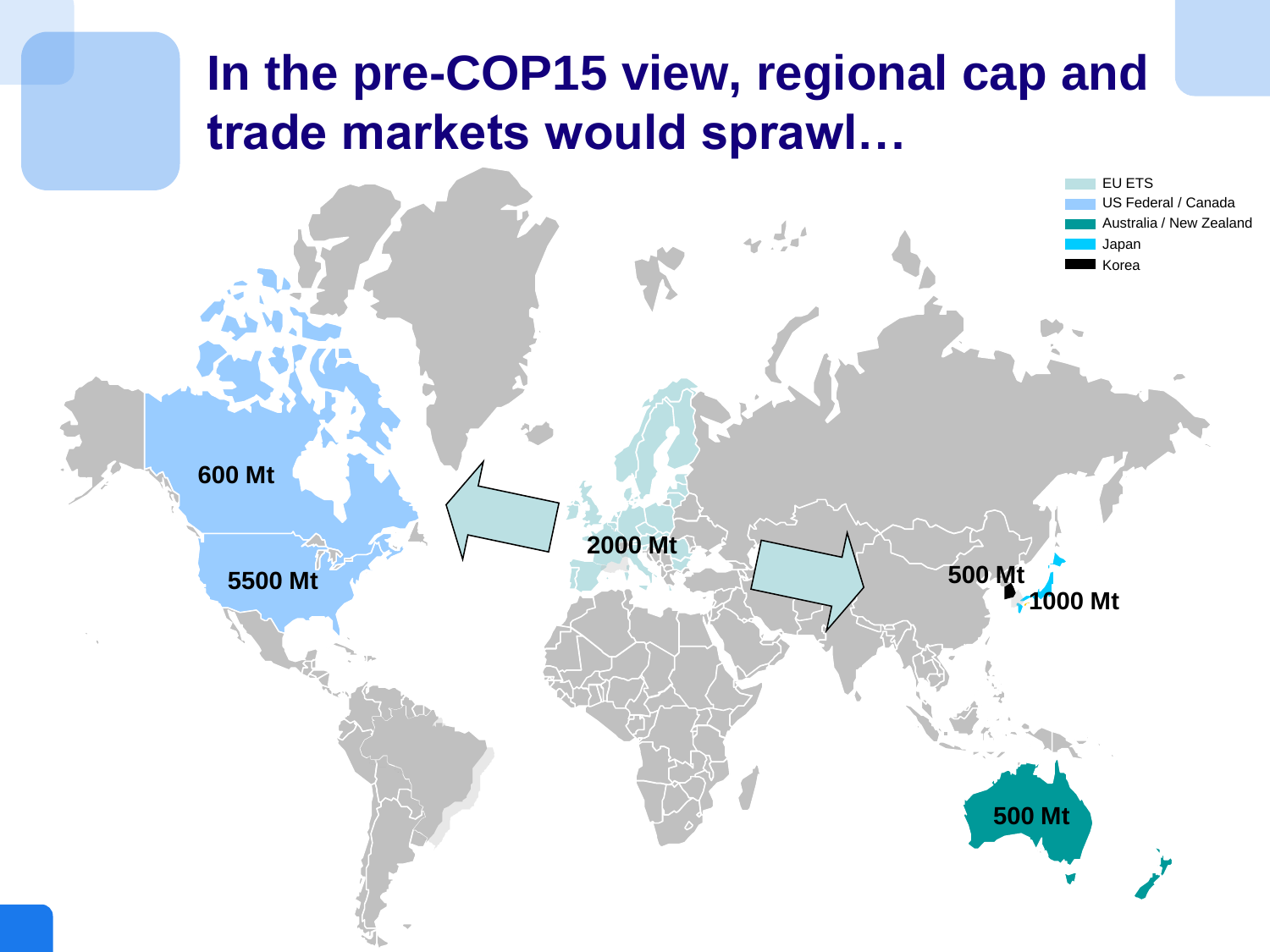#### **…gain in size…**

# **Magnitude of market Value in Bn\$**

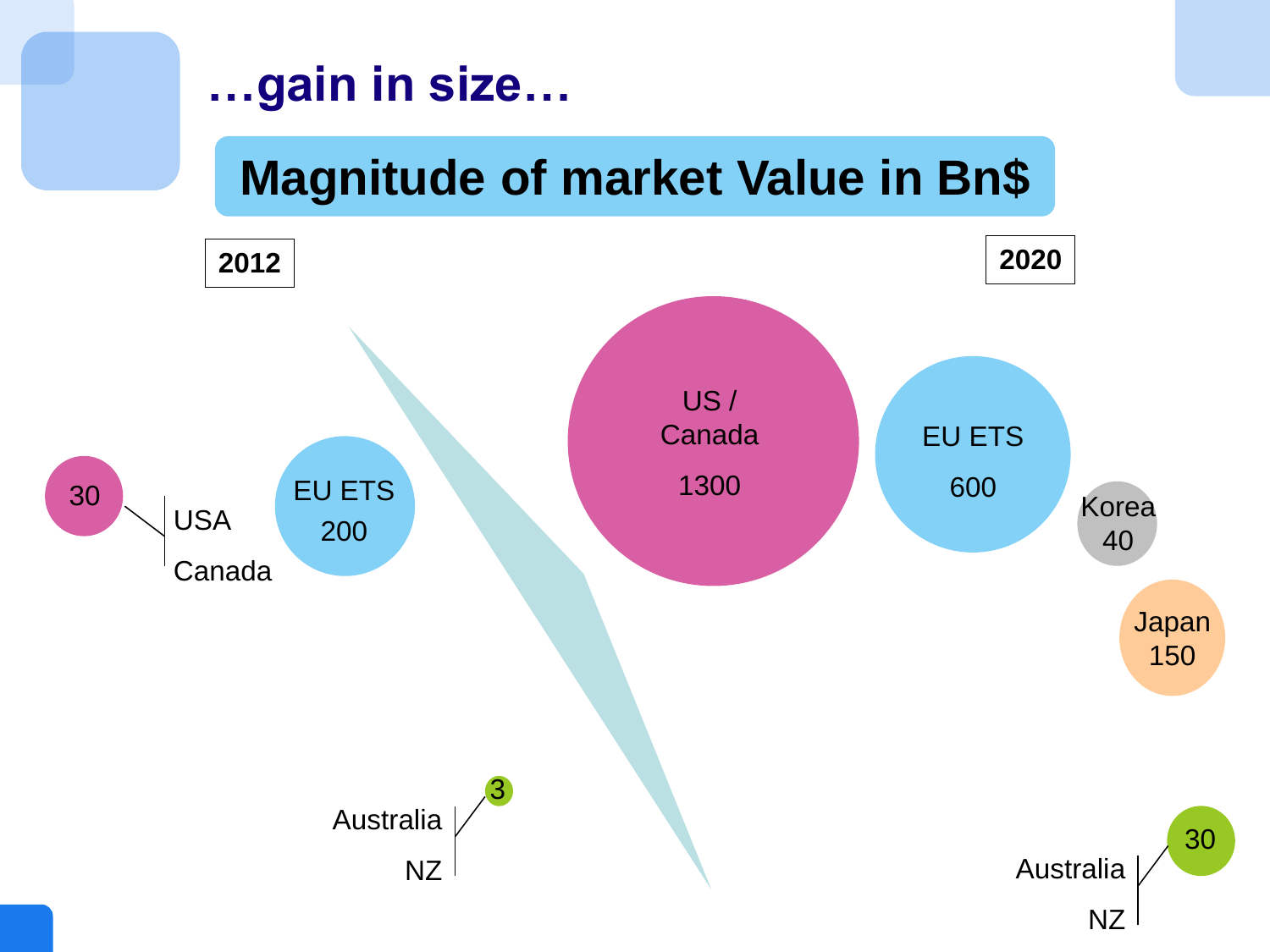#### **…featuring different offset regimes…**

Maximum market potential, 2013-2020, in Gt

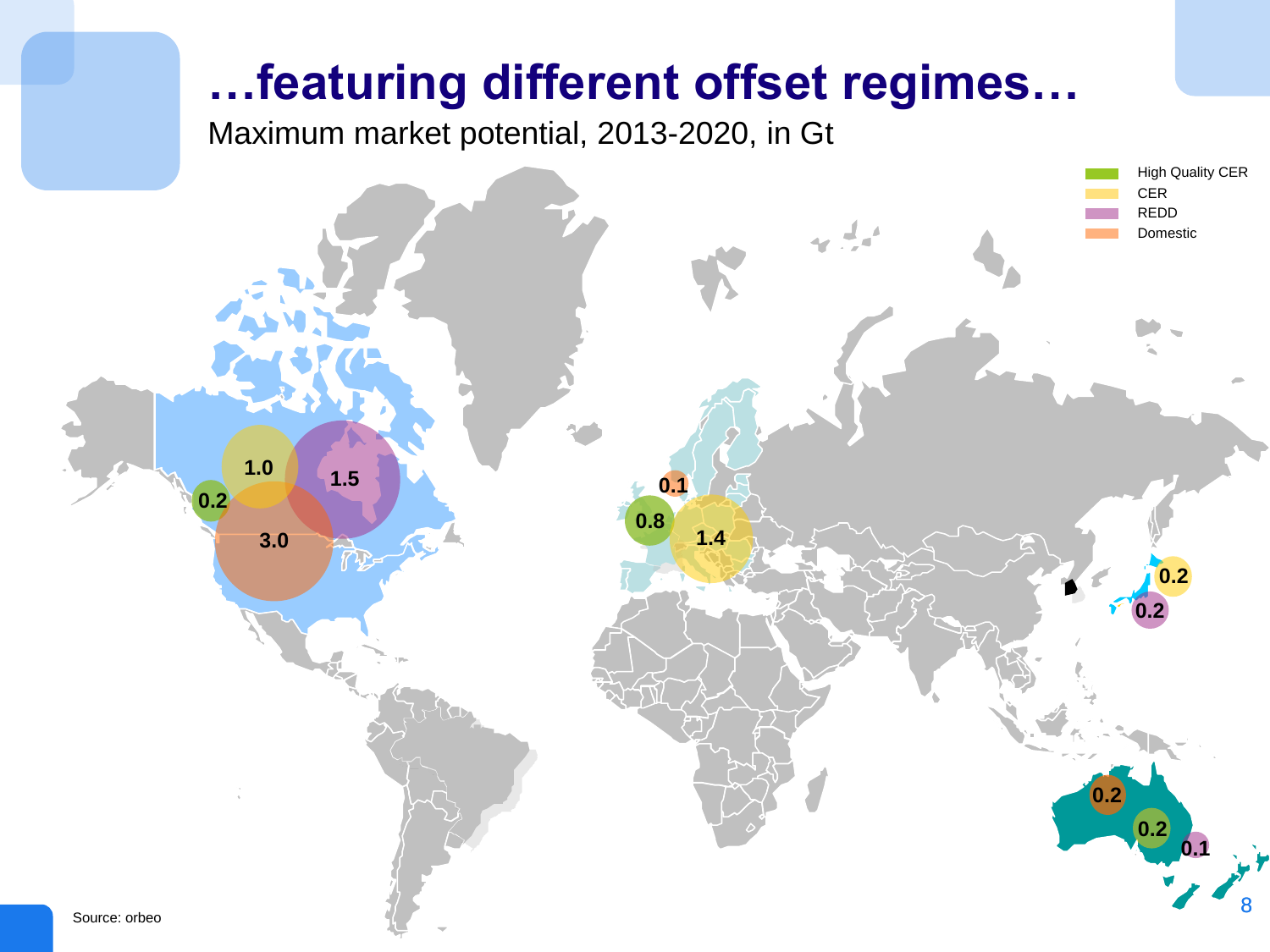#### **…forming the backbone of a global market**

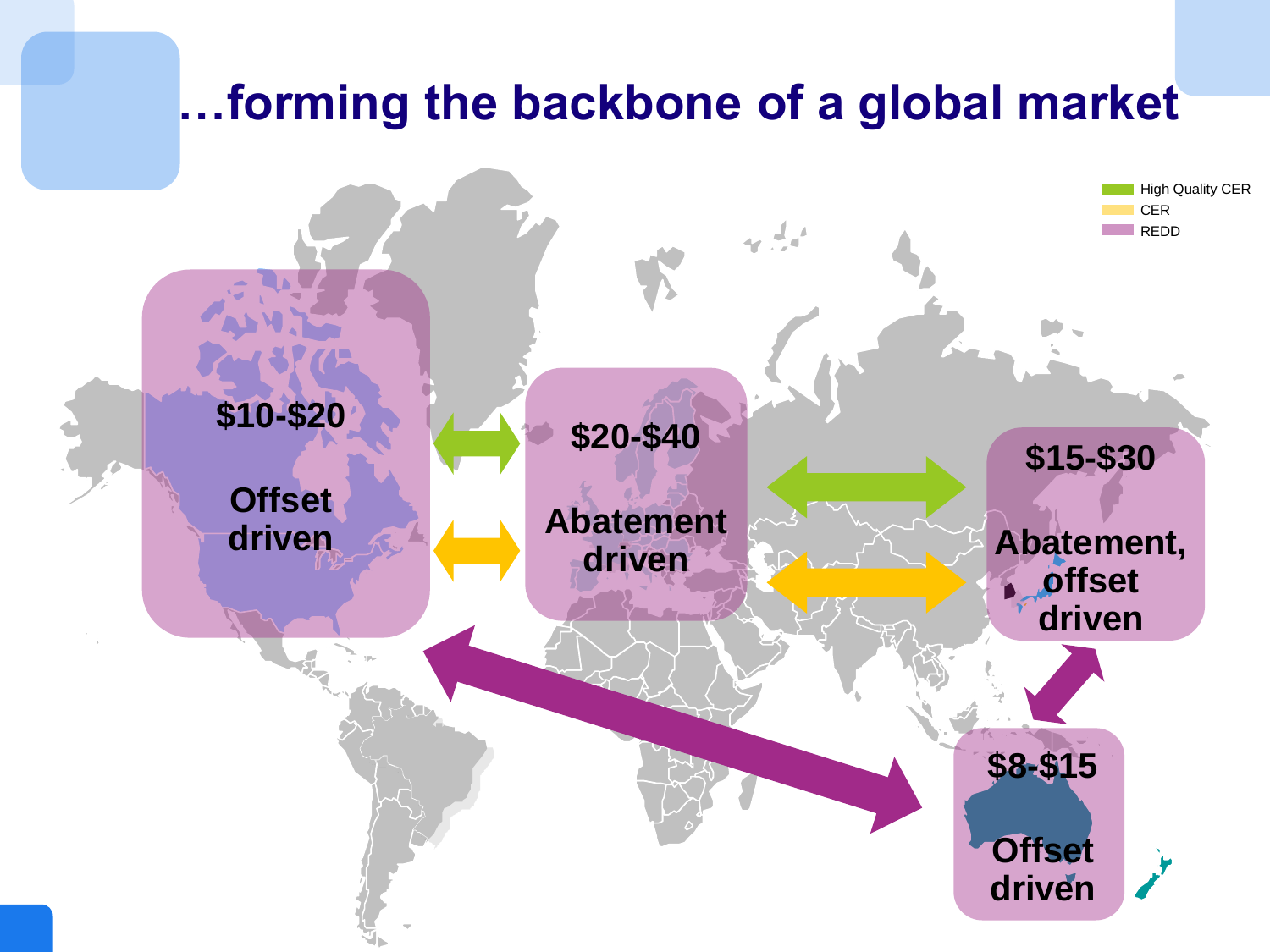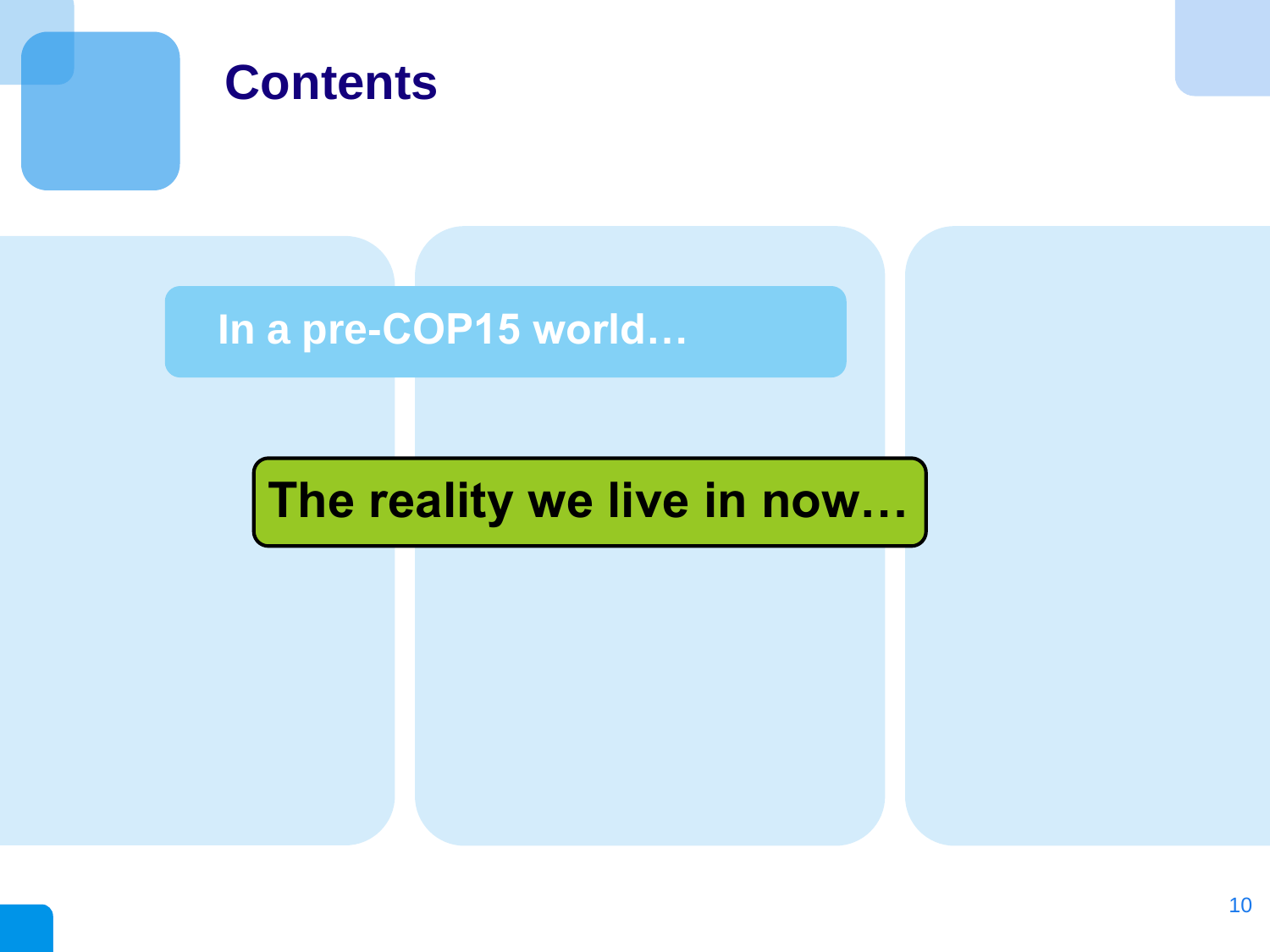#### **The EU ETS is moving along, but not booming**

- **o** Transactions are now increasing more slowly compared to 2008 and 2009: mature market?
- Effect of VAT fraud in 2009 to be accounted for, however
- Prices have traded between €12.4 /t and €16.5 /t since April 2009
- **o** This is in stark contrast with previous years, and is the result of the recession-induced oversupply

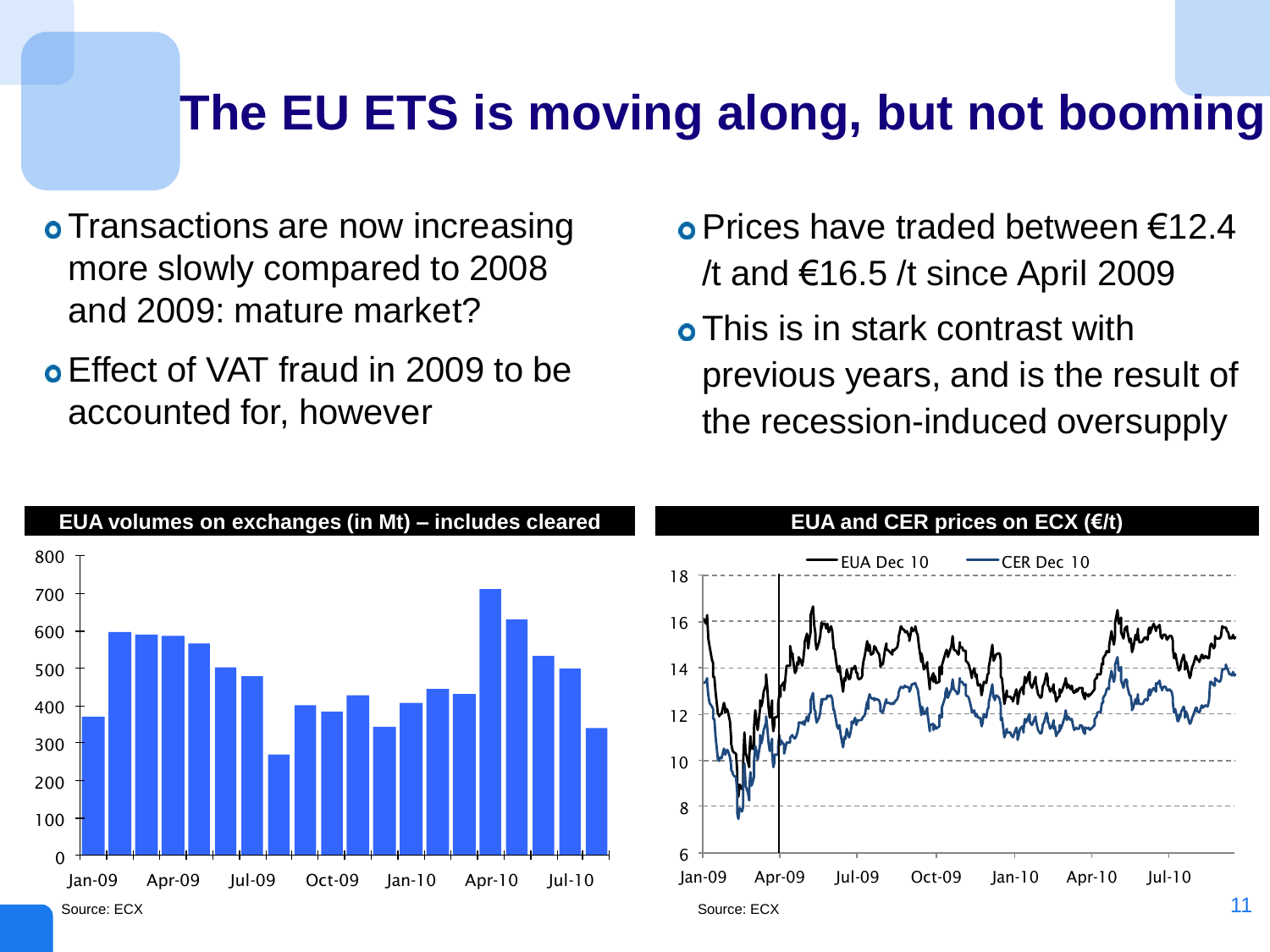#### **The good news: Phase III is taking shape**

- 2013 ETS emissions cap determined at 1.927bn allowances
- New sectors such as aviation or aluminum and new gases are excluded for now (final cap is expected to be published in September 2010)
- Cap is to be reduced annually by 1.74% of the average annual amount total amount of allowances (2033 Mt) which have been or will be allocated in 2008-2012: this is equivalent to -35 Mt per year
- A hybrid system unanimously voted:
	- One central auctioning platform…
	- …but EU states will be able to hold their own auctions ("opt-out"), under strict rules
		- Authorization by comitology
		- Unit size 10 Mt, on a regulated market
		- Cost sharing, translation, agreed dates
	- Spain, Germany, UK, Poland candidates for now
- Many points still undecided
	- Date and volume of first Phase III auction
	- Volume of Phase III EUA auctioned pre 2013
- **o** Slightly inferior to the market expectations (1950-1975 Mt)
- o Not the final figure yet

- o No clear information on pre 2013 volumes
- **o** Probably little and late

**Auctioning rules for Phase III agreed by Member States**

**2013 cap released by the EU**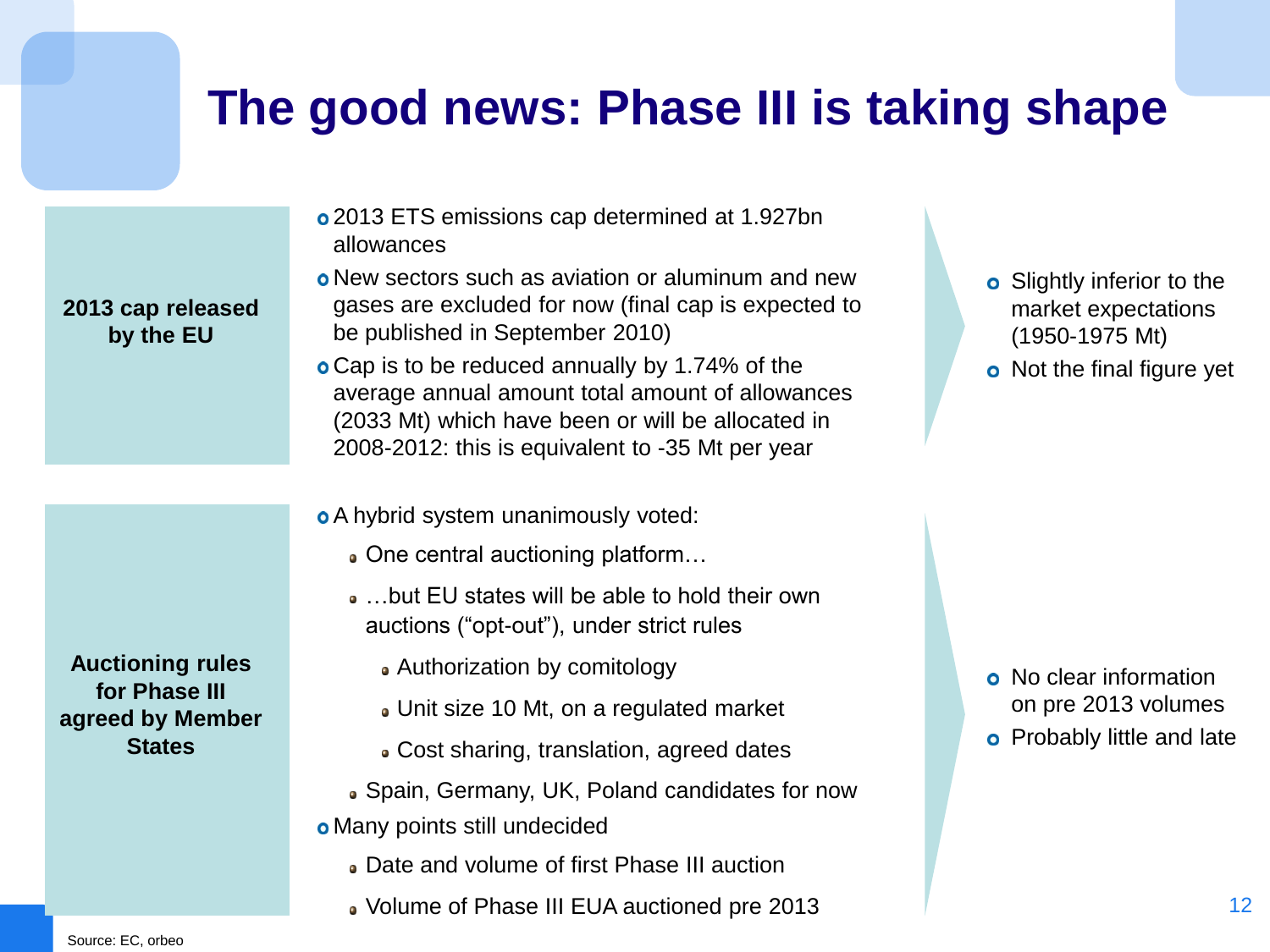# **Some decisions still needed for the market to shift gears**

| <b>Benchmarks</b>                         | 164 sectors out of 258 are considered sensitive to carbone<br>$\bullet$<br>leakage risk<br>o They will be able to receive 100% free EUA based upon<br>benchmarks (average of 10% most efficient)<br><b>o</b> Questions remain on:<br>• The level of benchmarks (under discussion)<br>• The date at which the benchmarks will apply: 2013<br>(EC) or 2020 (industrials)?             | Text due in autumn, for<br>$\bullet$<br>comitology vote<br><b>o</b> EP adoption early 2011                                                                          |
|-------------------------------------------|-------------------------------------------------------------------------------------------------------------------------------------------------------------------------------------------------------------------------------------------------------------------------------------------------------------------------------------------------------------------------------------|---------------------------------------------------------------------------------------------------------------------------------------------------------------------|
| $-30\%$ ?                                 | o 26 May EC communication states -30% "not for now"<br><b>o</b> EC still pushes for it<br><b>o</b> Some Member States officially support tightening the target<br>(UK)<br><b>o</b> However Member States strongly divided (Environment<br>Council 11 June), most against it – divides also exist within<br>countries<br>Industrials strongly opposed (CBI, MEDEF, BDI)<br>$\bullet$ | <b>o</b> For us very little<br>probability in the short-<br>term<br>Discussed again in<br>October, prior ro<br>Cancun<br><b>o</b> Probably not in EUA<br>prices yet |
| <b>CER</b> quality<br><b>restrictions</b> | Climate Commissionner recently announced that quality<br>$\bullet$<br>restrictions will be put in place<br>Not yet clear if all industrial gases affected or HFC « only »<br>$\bullet$<br>(both terms used in official communications)<br>Proposal to come in November, to be used at Cancun<br>$\bullet$                                                                           | <b>o</b> Good that uncertainty<br>starts to be lifted<br><b>o</b> However if restriction to<br>large, liquidity and CDM<br>functioning will be at                   |

risk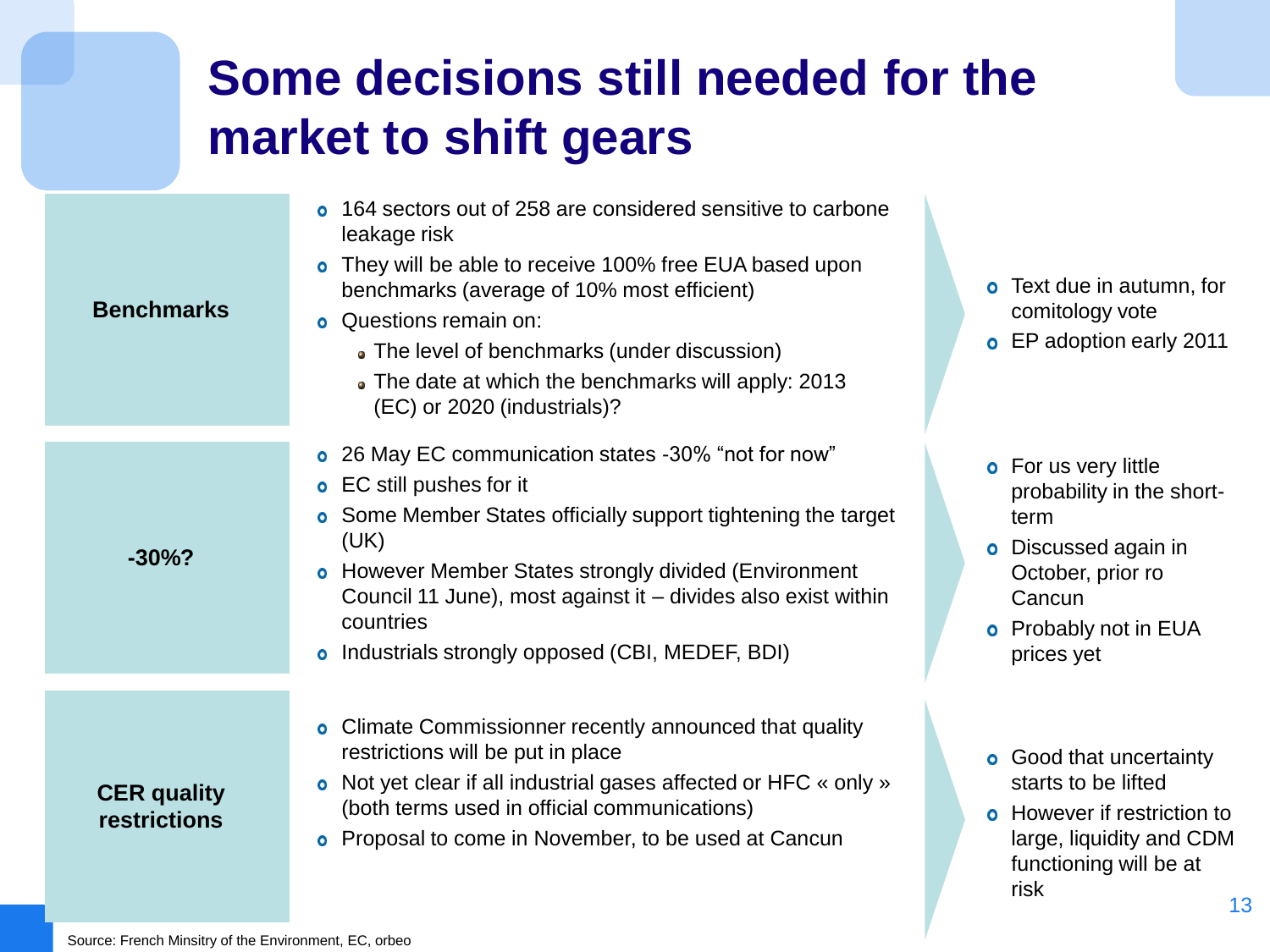#### **CDM: the HFC23 controversy is polluting the landscape – CDM at risk?**

#### **Debate**



14

Source: orbeo CO2 operations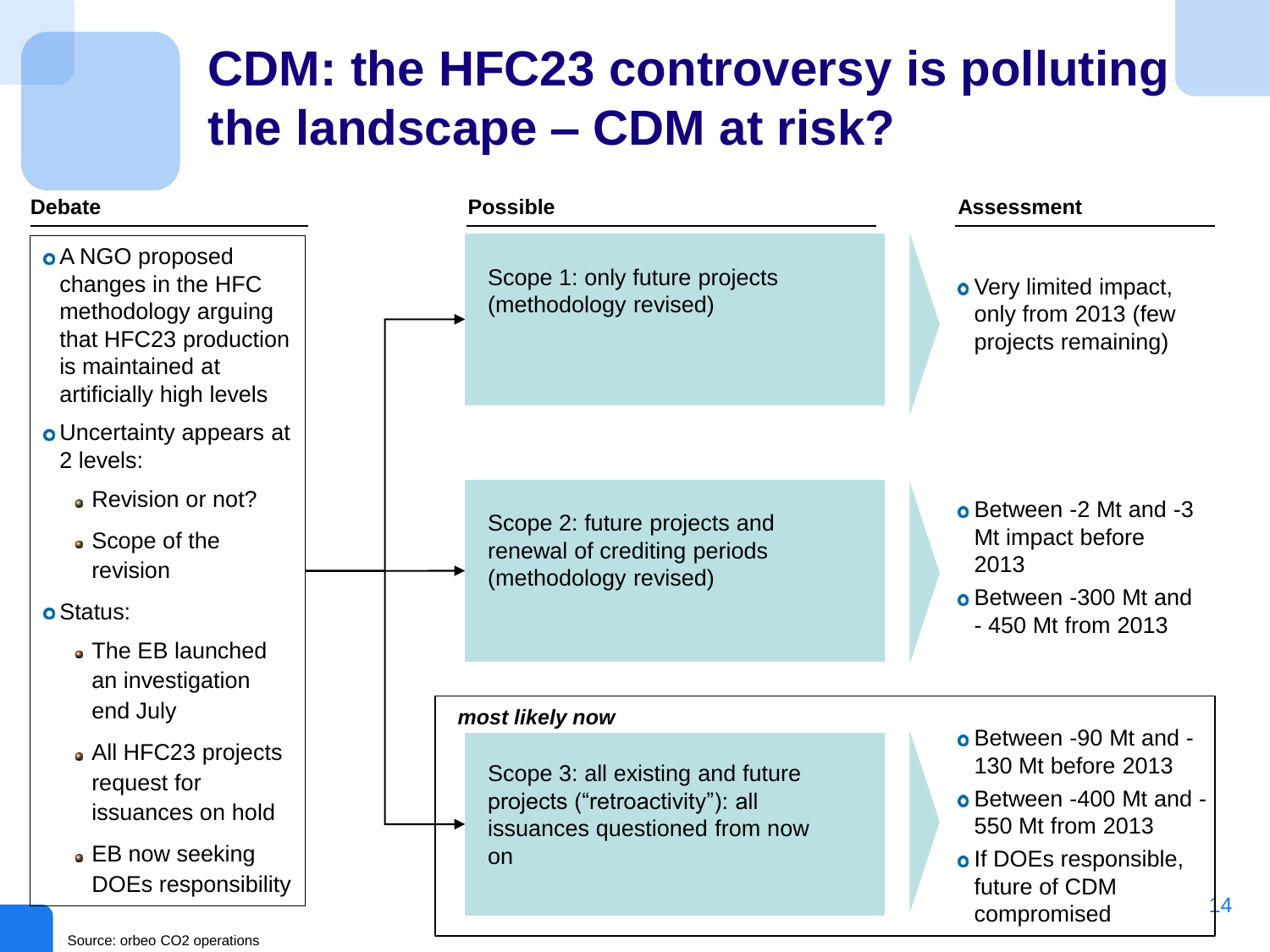#### **On the wider scene, perspectives are now different before 2015**

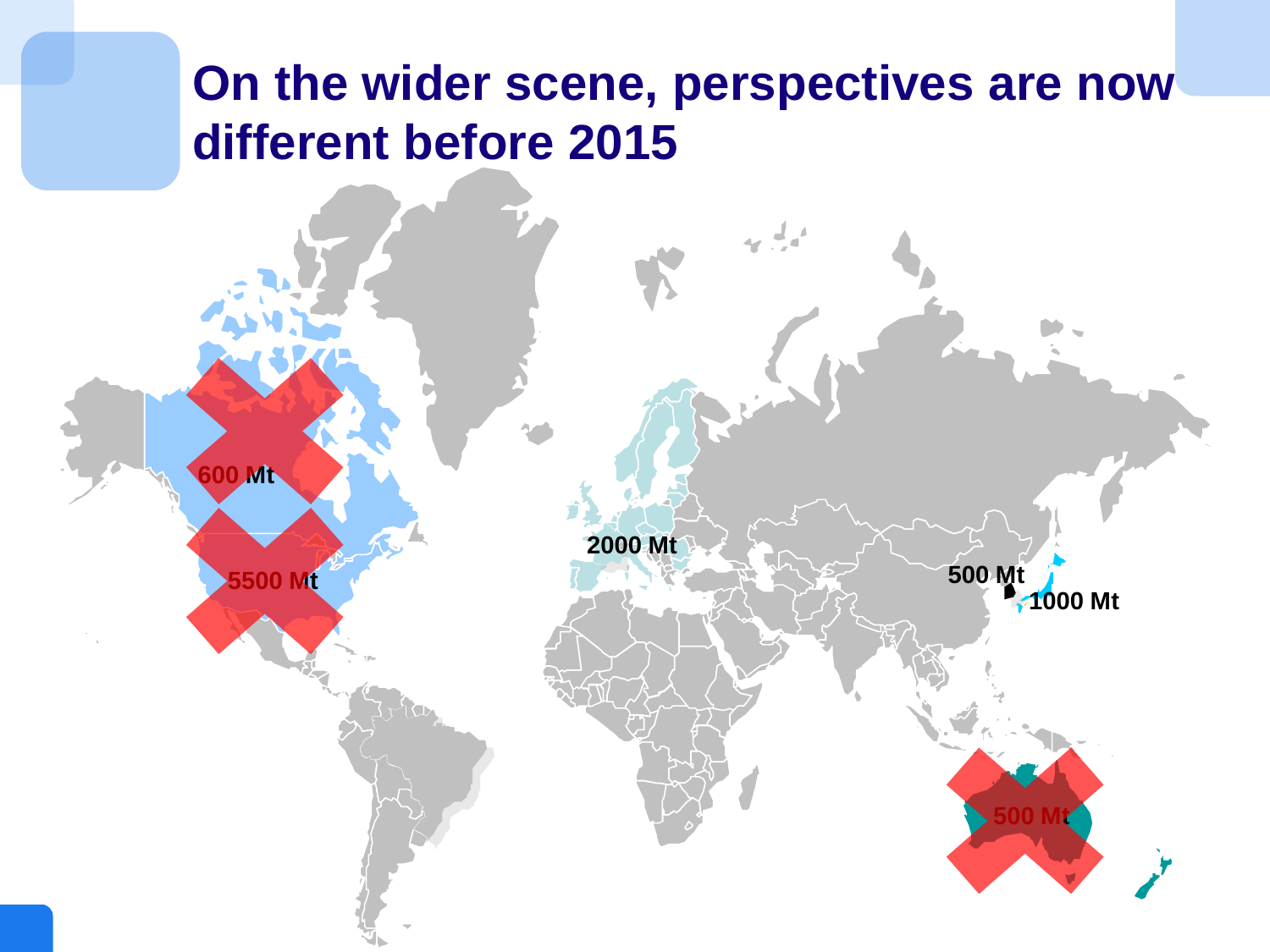#### **Country / or local initiatives are the rule**

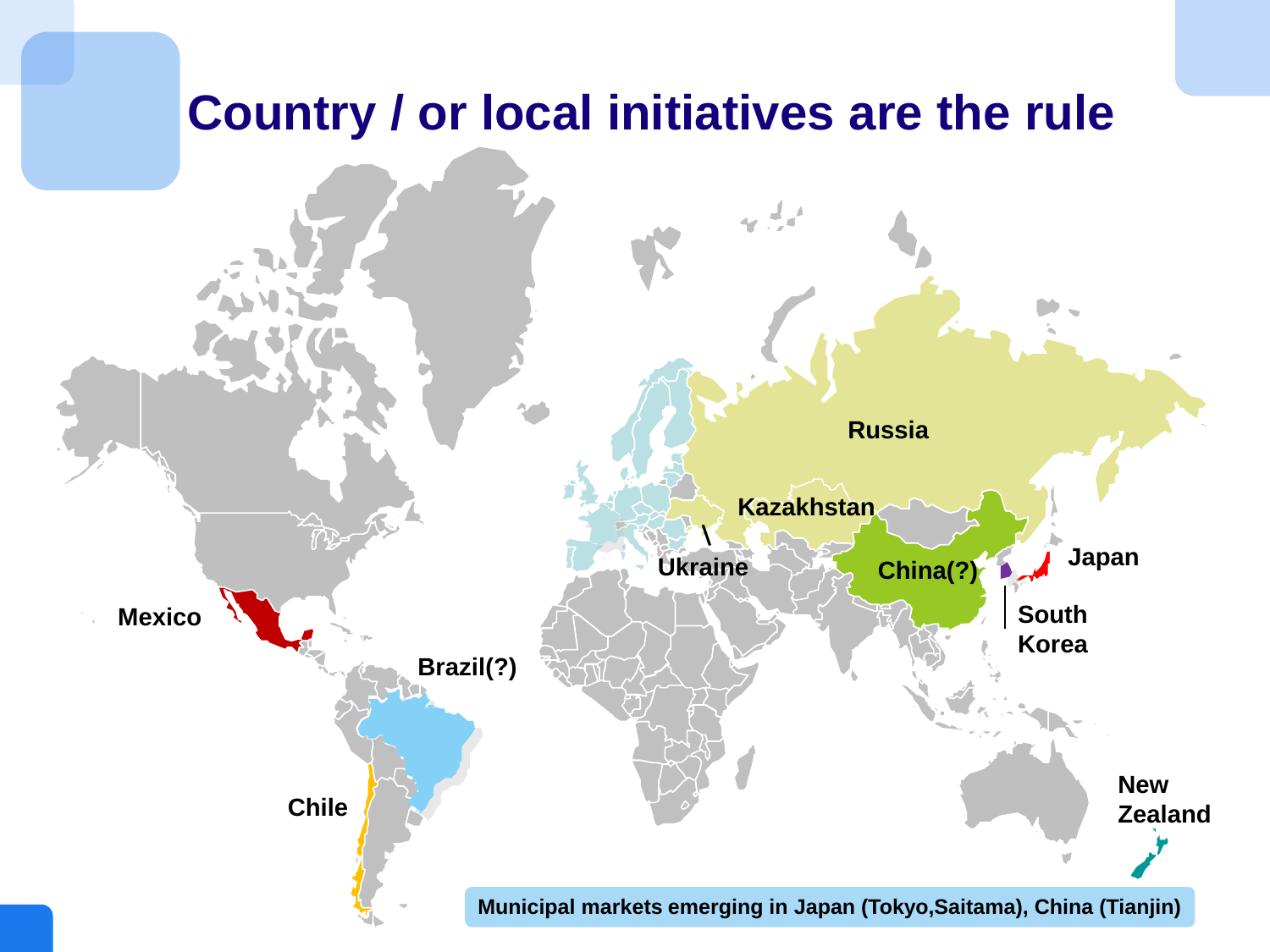#### **There are pros and cons to the new dynamics**

- **o** Powerful, bottom-up drive
- **o** Easier local acceptance and participation
- « Boon for traders » (arbitrage)

#### **Pros Cons**

- **o** Fragmented patchwork of isolated systems
- No sufficient liquidity if critical size not reached, and no simple links / compatibility between the markets
- Local presence necessary, and costly, for market-makers
- Long time to maturity: large investment and patience required

**Addresses the shortcomings of the centralized, administrative UN process** **Less efficient, does not solve the urgency issue**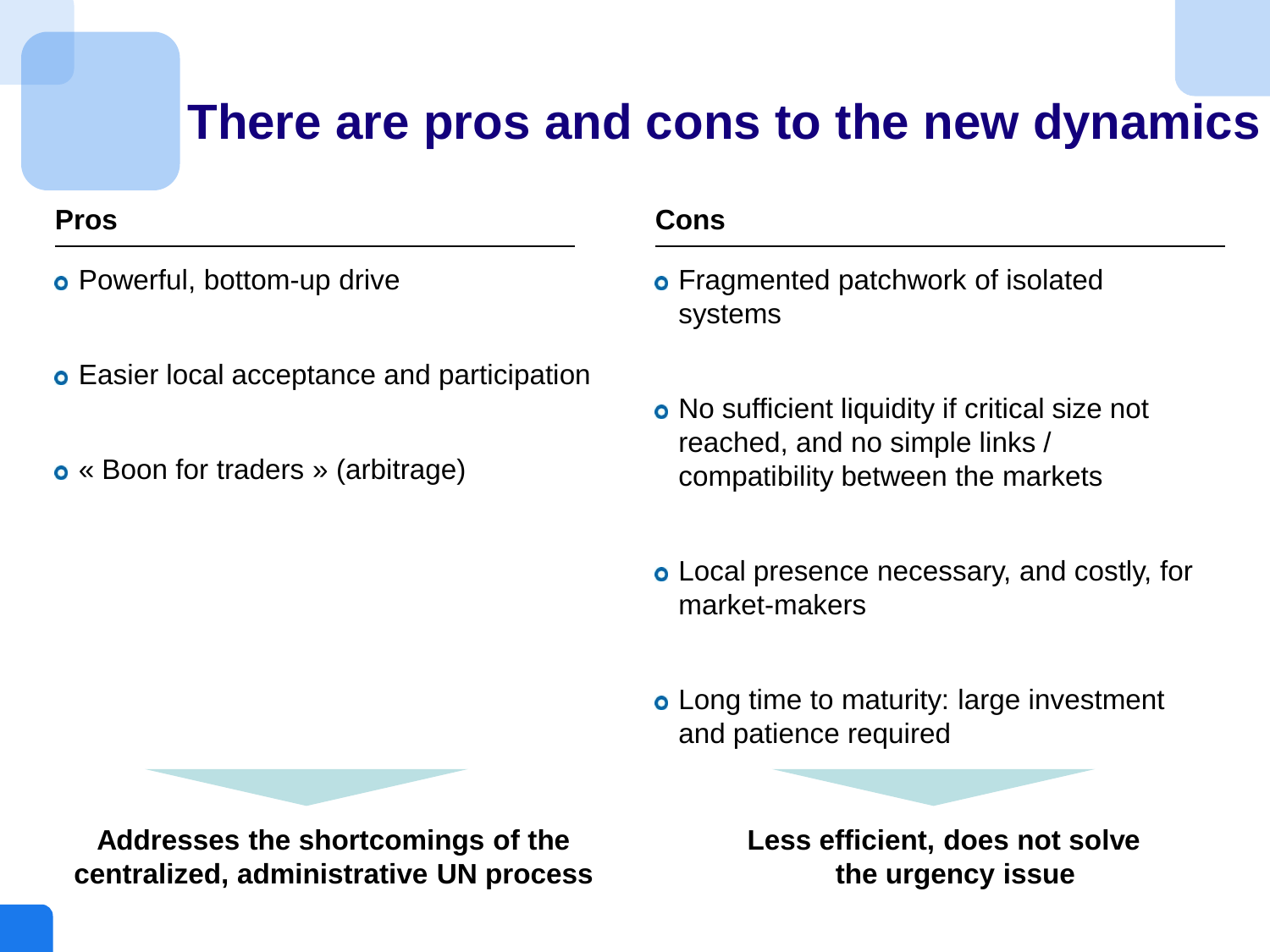## **Carbon markets will grow, but slowly, fragmented, and they will not be alone**



- "OECD market" not a realistic goal in the short term, US clearly backing away from the  $\mathsf{CO}_2$  instruments, and market mechanisms in particular
- **o** Asia-Europe will be the axis going forward as most initiatives are in Asia (Korea, Japan, China?)
- o New offset regimes will emerge as CDM fails to propose a credible model for scale-up
	- **o** Japanese offsets
	- **o** Green NAMA bonds
	- …

**Multiplication of climate instruments**

- Taxes on non-industrial sectors
- **o** Energy efficiency markets (India)
- Renewable energy markets: REC, ROC, GOC… (US)
- **o** R&D subsidies, feed-in tariffs, norms